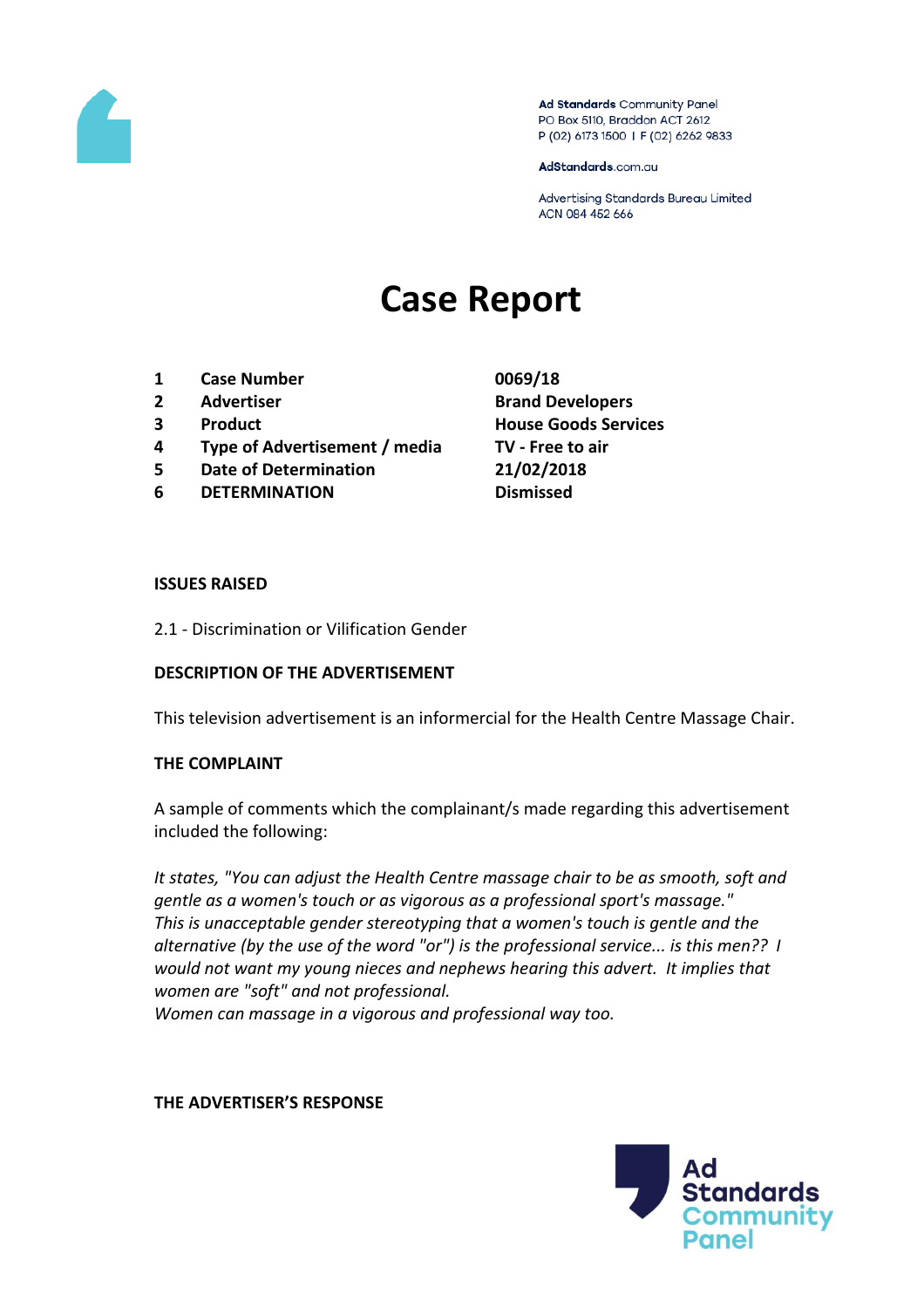

Comments which the advertiser made in response to the complainant/s regarding this advertisement include the following:

*We are writing in response to the complaint about this advertisement. They have given the reasons for concern, which relate to one 7"segment in the 28'30".*

*First, here is the script segment that has apparently caused the complainant concern…*

*"You can adjust the Health Centre Massage Chair to be as smooth, soft, and gentle as a woman's touch. Or, as vigorous as a professional sports massage.*

*And these are the concerns of the complainant…*

*1 "This is unacceptable gender stereotyping that a women's touch is gentle…*

*2 "…and the alternative (by the use of the word "or") is the professional service... is this men?? (sic)It implies that women are "soft" and not professional. Women can massage in a vigorous and professional way too."*

## *Response to 1*

*Claiming a woman's touch is gentle (and this is in comparison to men) is not "gender stereotyping" – it is proven scientific fact. On average, women have a higher density of Merkel cells (the nerve receptors responsible for tactile sensitivity) than men.*

*They have a higher developed sense of touch, and more acute feedback awareness. Put simply, they are far more capable of delivering a precise, gentle touch than men. This enhanced precision and delicacy is the basis for applying this allegory directly to the gentlest setting of the Health Centre Massage Chair.*

*This is an excerpt from the attached study, first published in the Journal of Neuroscience…*

*"We have observed that passive tactile spatial acuity… differs subtly but consistently between the sexes"*

*"This… fully explains the better perception of women"*

### *Response to 2*

*First, the vigorous massage is not pitched as an alternative – it is describing the most vigorous setting on the machine, at the other end of the scale in comparison to the least vigorous (the "gentle touch"). Second, from here the complainant leaps to an ironic assumption – that a professional sports massage can only be delivered by men.*

*To be frank, this "confidentiality requested" complaint strikes us as an example of*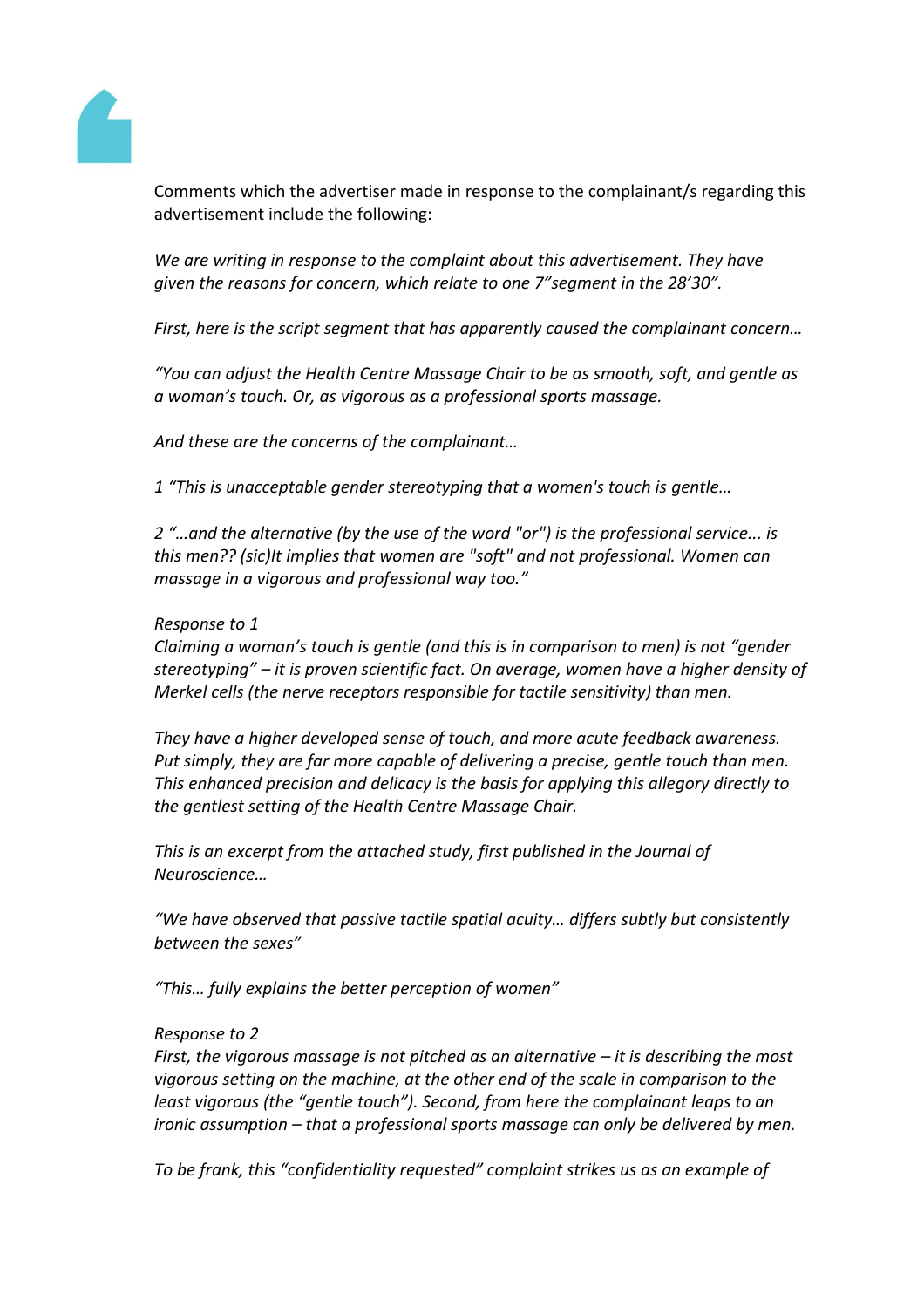

*mischief-making. After all, the only gender stereotyping has been made by… the person complaining of gender stereotyping.*

*In conclusion, this complaint is without merit…*

*Women are scientifically proven to be capable of a gentler touch than men*

*Women are just as capable of being a professional sports massage therapist as men – and our TVC never implies otherwise*

*We are a responsible advertiser – this script has been cleared by CAD through 9 versions over 2 years (all containing the "gentle touch" section), and this frivolous complaint is the only example of its kind. No reasonable viewer could assume the common phrase "gentle as a woman's touch" could be considered in breach of any of the parts of Section 2 of the AANA Code of Ethics…*

- *2.1 Discrimination or vilification*
- *2.2 Exploitative and degrading*
- *2.3 Violence*
- *2.4 Sex, sexuality and nudity*
- *2.5 Language*
- *2.6 Health and Safety*
- *2.7 Distinguishable as advertising*

### **THE DETERMINATION**

The Ad Standards Community Panel (the "Panel") considered whether this advertisement breaches Section 2 of the AANA Code of Ethics (the "Code").

The Panel noted the complainant's concerns that the advertisement discriminates against women.

The Panel viewed the advertisement and noted the advertiser's response.

The Panel considered whether the advertisement complied with Section 2.1 of the Code which requires that 'advertisements shall not portray or depict material in a way which discriminates against or vilifies a person or section of the community on account of race, ethnicity, nationality, gender, age, sexual preference, religion, disability, mental illness or political belief.'

The Panel noted this television infomercial promotes a professional massage chair through demonstrations, reviews and information about the product. In particular the panel noted a scene in which a female presenter states "if you want a gentle massage which resembles a woman's touch…if you want rapid fire pummelling to quickly ease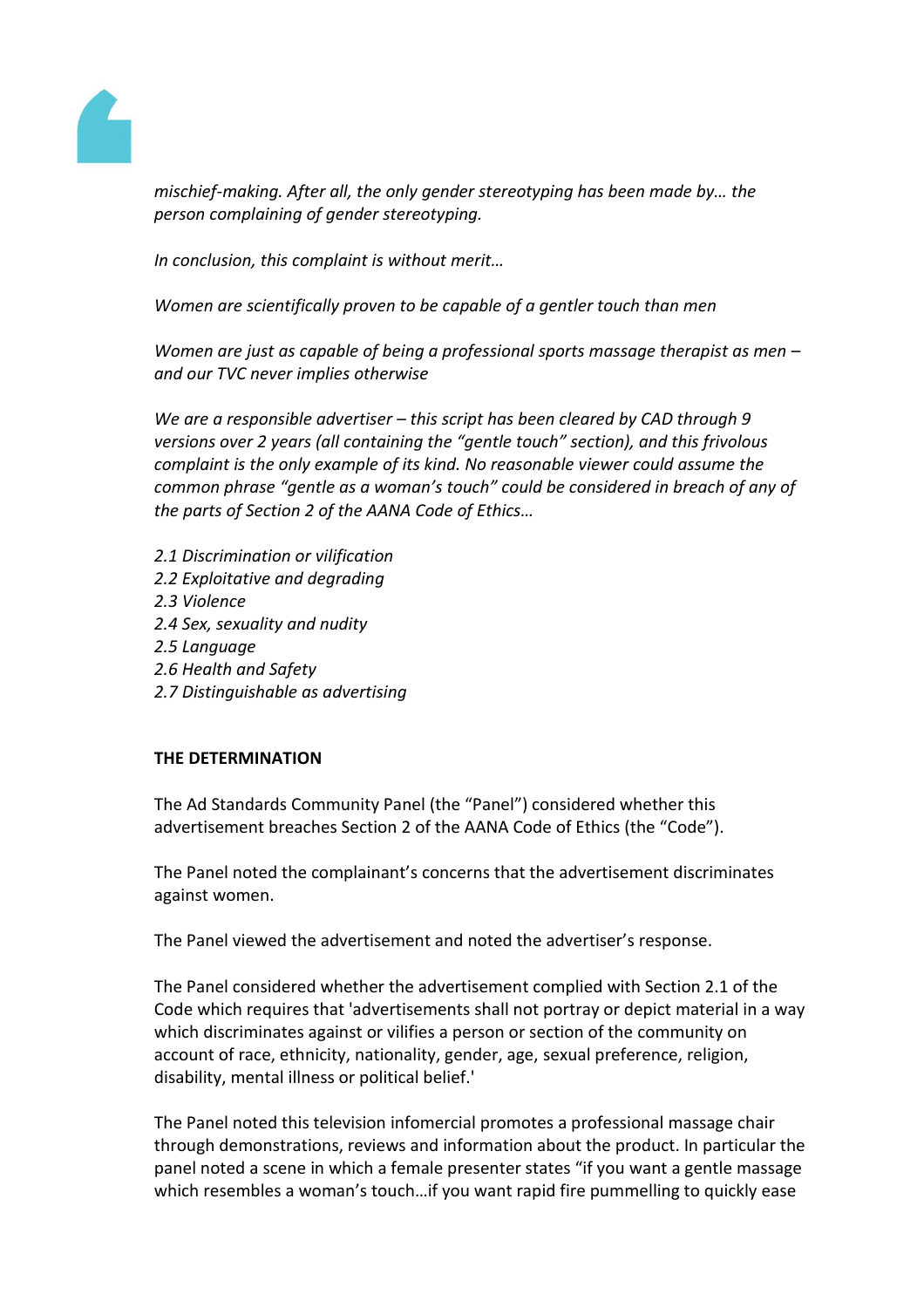

that nagging stiffness and tension you can get that too".

The Panel noted the complainant's concern that the advertisement is sexist because it states that a woman's touch is gentle and that it suggests that women can't be professional masseuses.

The Panel noted the advertiser's response provided evidence to back up the statement.

The Panel considered that the evidence provided by the advertiser was not conclusive and did not rely on this as the basis of their determination.

The Panel considered the wording and presentation of the advertisement and considered that there was no suggestion in the advertisement that women could not be professional masseuses, or that women were incapable of providing professional massages.

The Panel considered the phrase 'woman's touch' and considered that this may be an old-fashioned phrase but that the connotations were positive and that in this context a woman's touch being gentle is not a negative stereotype and does not show women in a negative light and there is not a demeaning implication that men cannot be gentle.

The Panel considered the advertisement did not portray material in a way which discriminates against or vilifies a person on the basis of gender.

Finding that the advertisement did not breach the Code on other grounds, the Panel dismissed the complaint.